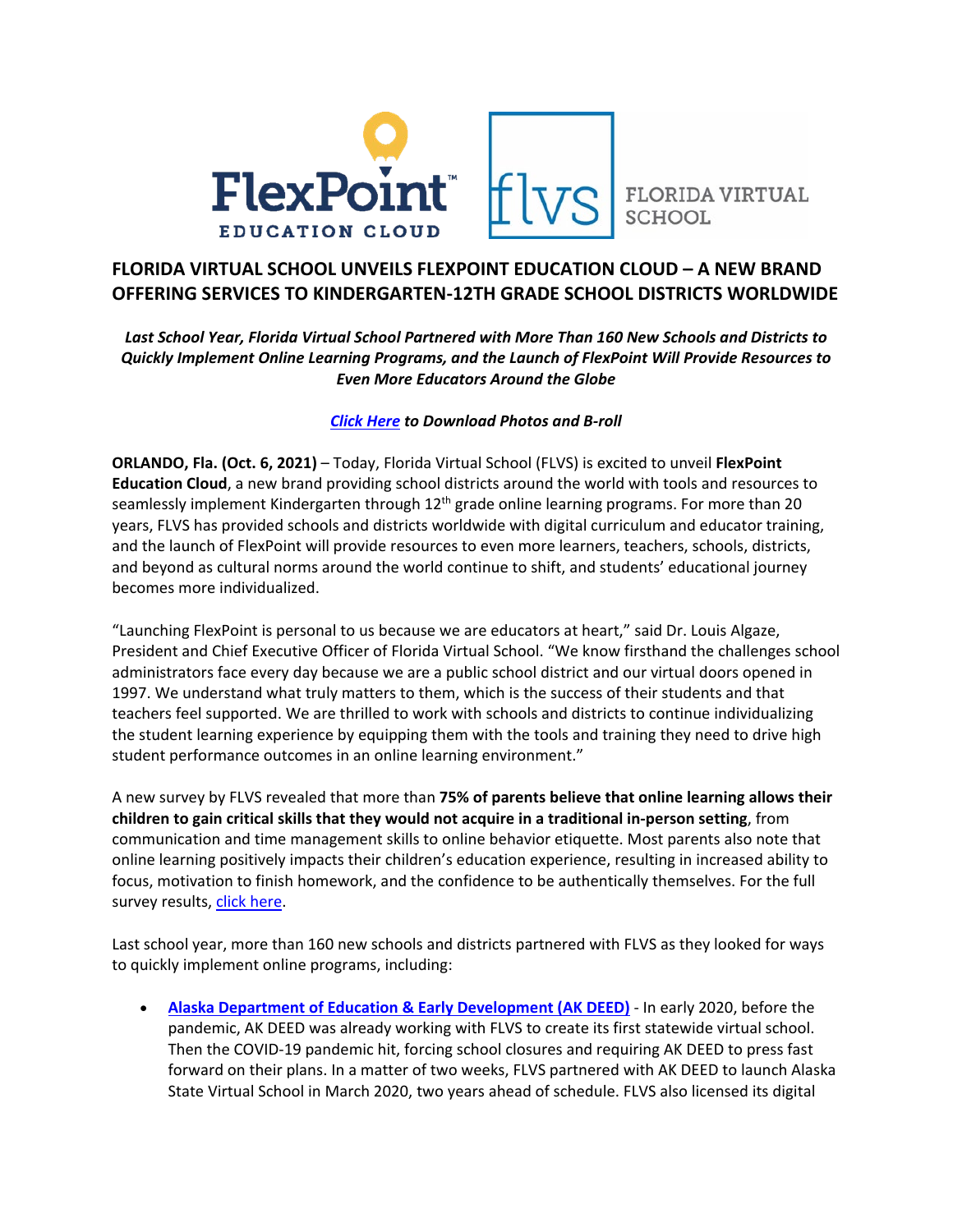curriculum with more than 180 courses and hosted intensive teacher training for more than 190 Alaskan teachers who wanted to help as many of their students as possible by teaching online during the pandemic.

• **[Michigan's Grand Ledge Public Schools \(GLPS\)](http://www.flexpointeducation.com/RealResultsMichigan)** – When the COVID-19 pandemic forced GLPS to start the 2020-21 school year remotely, they partnered with FLVS to provide the school district's approximately 5,000 Kindergarten through 12<sup>th</sup> grade students with an online learning option. Through their work with FLVS, GLPS offered more than 180 customizable digital courses to support student learning and was able to serve all its students safely and effectively. Throughout the 2020-21 school year, the district maintained an average weekly participation rate of 94%.

FlexPoint has worked with schools and students around the nation and worldwide in 65 countries and three U.S. territories. FlexPoint offers more than 180 engaging and effective digital courses that can be customized to various state standards and seamlessly implemented across a variety of online platforms, extensive staff training and professional development, and unparalleled customer service support to ensure that educators are getting what they need, when they need it.

FlexPoint is a trademark of Florida Virtual School. FLVS offers award-winning digital curriculum and staff training to schools and districts, and is a fully accredited Florida statewide public school district providing Kindergarten through 12<sup>th</sup> grade students with tuition-free part time and full-time online learning options. Students outside of Florida can enroll in Global School, an FLVS tuition-based Kindergarten-12th grade online school.

For more information about FlexPoint, please visit [www.FlexPointEducation.com.](http://www.flexpointeducation.com/)

###

## **Survey methodology**

The survey was conducted by Florida Virtual School in August 2021 and was deployed to parents of children of all grade levels, including FLVS Full Time and FLVS Flex student populations. The 18-question survey was composed of three school history questions and 15 questions on parents' perspective on how online learning impacted their children and the skills they acquired. Question types included Likert ratings and single-and multi-select multiple choice. Of those invited, 3,248 parents/guardians completed all questions on the survey. Statistical analyses of responses revealed important insights about how parents perceive the importance of online education in their children's future. To read the complete survey results and analysis[, click here.](http://www.flexpointeducation.com/news/survey)

## **About FlexPoint Education Cloud**

FlexPoint Education Cloud is an internationally recognized, full-service Kindergarten through  $12<sup>th</sup>$  grade online education leader and has worked with schools and districts across the nation and worldwide in 65 countries and three U.S. territories. Our team develops and delivers comprehensive and effective digital courses that can be seamlessly implemented across various online platforms. We also equip educators with customized training and unparalleled support – so teachers feel empowered, students feel connected, and everyone sees results. As a trademark of Florida Virtual School, we fully embraced the digital world more than 20 years ago as a public school district, and know that individualized learning, paired with innovation, can unlock endless possibilities. Plus, our north star is straightforward: student success is our bottom line. Revenue generated from our work with districts outside of Florida is reinvested into the creation of the highest-quality courses, development of new educational